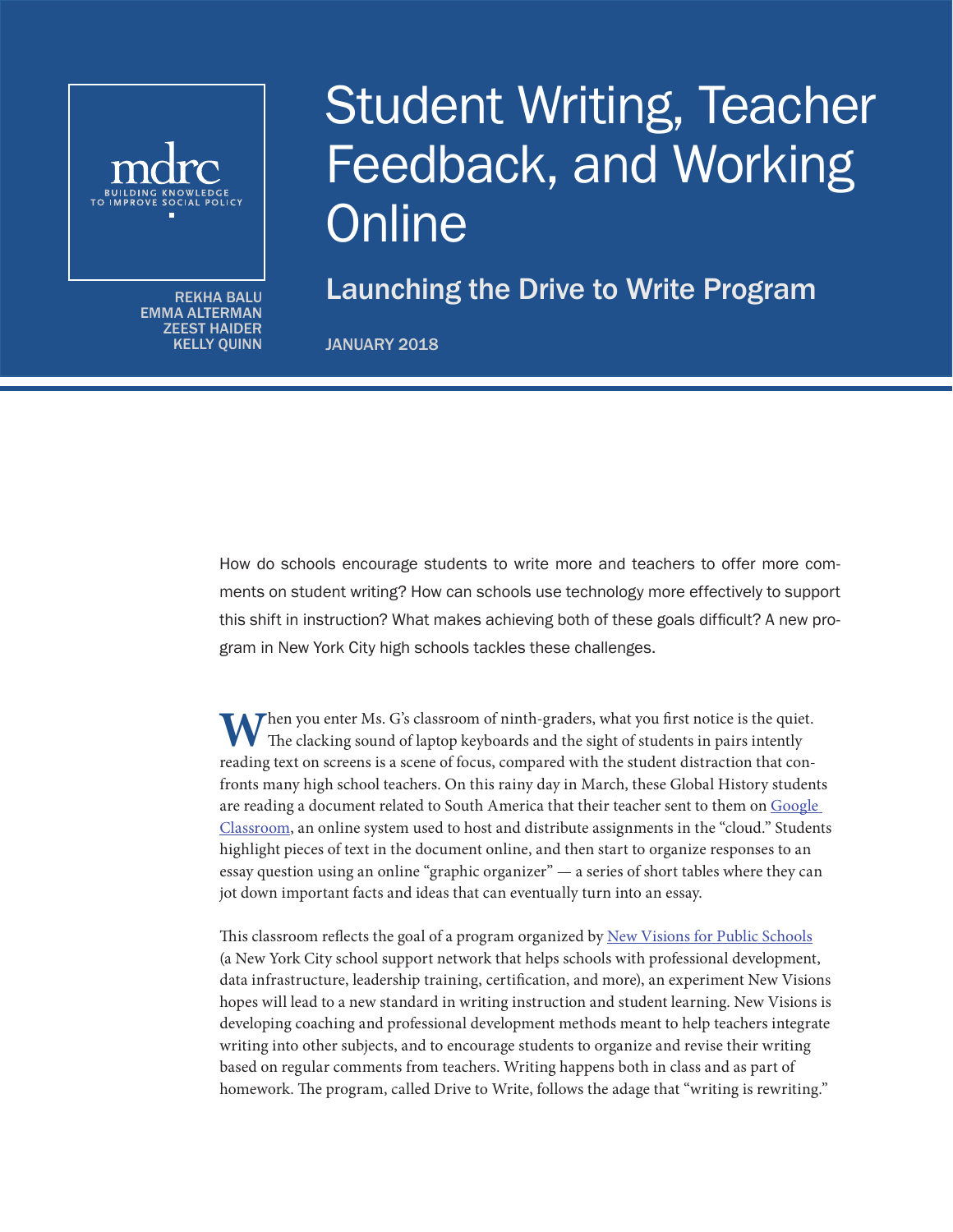Google Classroom is part of a free suite of online tools called [G Suite](https://edu.google.com/k-12-solutions/g-suite/?modal_active=none) (formerly Google Apps for Education) that allow teachers to distribute assignments and to comment on and grade student writing electronically. New Visions has deployed these tools extensively in Drive to Write, with the idea that they will help teachers and students interact more often about writing, help students revise their work more regularly, help teachers tailor assignments to students' learning needs, and ultimately help students improve their writing.

This brief describes what it takes to launch a program that integrates writing, teaching, and technology. It offers lessons from the 2016-2017 school year, which was spent developing and pilot testing the elements of the program. ([Box 1](#page-2-0) describes New Visions' preparation and behind-the-scenes planning.) The program will be implemented and evaluated in full in 2017-2018, and the brief concludes with plans for the full evaluation, in which MDRC will evaluate how the program affects ninth-grade students' performance at the end of the 2017-2018 school year. This brief is not an assessment of fidelity to a finished model, but rather a chronicle of multiple teachers' experiences as the program was forming and an account of how coaches worked with teachers to develop the program.

## Pairing Technology with Writing and Revision

The Drive to Write program responds to two trends in public high schools over the past 5 to 10 years. First, there are more free, cloud-based tools available to schools, and a greater number of classrooms (at least in larger districts) have wireless networks. Second, high schools are increasingly focusing on writing, in part because the [Common](http://www.corestandards.org/)  [Core](http://www.corestandards.org/) standards adopted by most states over the past few years emphasize nonfiction writing, and in part because most districts are trying to prepare students better for college application essays and papers.

But it is not easy to marry writing instruction and technology. Teachers need targeted, tailored coaching, as New Visions is providing, to help them make it work. Teachers also may not find it easy to teach writing in a class organized around some other subject (Global History, for example). Global History teachers may not see themselves as writing instructors or technology specialists. In fact, earlier programs that have tried to integrate writing into other subjects have not always succeeded.<sup>1</sup> New Visions' program is designed to provide the coaching, technology, and other support that teachers need to make this integration work.

The Drive to Write program has a few main components:

- Monthly professional development sessions where coaches introduce the new parts of the program to all the teachers involved;
- One-on-one coaching sessions for teachers;
- Four preset writing assignments distributed using Google Classroom or Doctopus (an enhanced spreadsheet feature in G Suite that allows teachers to collect, review, and grade assignments from Google Docs) that students can complete in class and after school;
- Online rubrics documents that outline what is expected from student work and specific writing elements associated with different levels of performance — that teachers can use to grade and track students' skills;
- More constructive criticism from teachers and more chances for students to revise their work.

The program focused on ninth-graders enrolled in Global History who were scheduled to take the state Regents exam at the end of tenth grade. Students have

<sup>1</sup> The Content Literacy Continuum program, for example, tried to include literacy instruction in four high school subjects. See Corrin et al. (2012).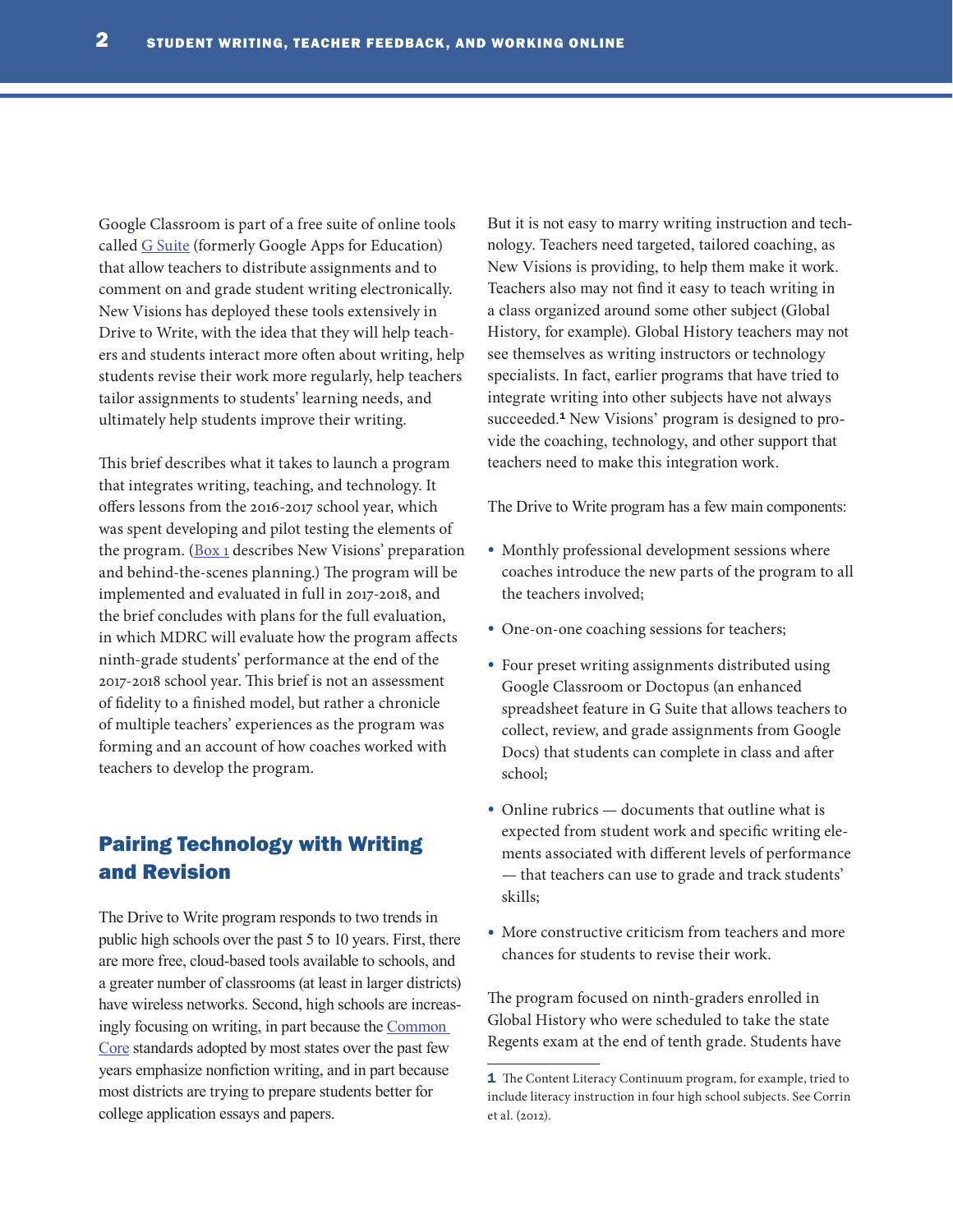#### <span id="page-2-0"></span>Box 1

#### How New Visions for Public Schools Prepared for and Refined Drive to Write

Drive to Write is an initiative developed by New Visions for Public Schools over the course of two years. Before the 2016-2017 school year, coaches at New Visions researched options and chose Chromebooks as the hardware for Drive to Write. Coaches worked side by side with school-based technology coaches to ensure that there were school-based staff members prepared to help teachers with their dayto-day needs. When the Chromebooks arrived, the coaches worked with teachers to label and set up laptop carts in their classrooms. At the same time, the coaches were developing a professional development curriculum to help teachers learn to use this technology for writing instruction, and to help teachers learn to use other interesting or appealing technological tools as well.

Coaches continued to develop the program throughout the year. They developed a portfolio of tools for the teachers to use, including customized Google Suite add-ons and a skills-based rubric. They also sought out and shared other free websites and tools with teachers that involved creative ways to share content, such as Google Tour Builder and PowToon, and ways to use technology to tailor instruction to students' learning needs and seek students' responses, such as Kahoot.

As the school year went on, coaches monitored teachers' progress and offered comments and suggestions during coaching and professional development sessions. In coaching sessions, coaches were often able to observe teachers' practices, review skills introduced at professional development sessions, and talk with teachers after classes to hear their concerns. The professional development sessions featured online discussions conducted using Google Classroom and conversations conducted in person. Each professional development session also ended with a survey asking for teachers' opinions of the session. Coaches referred to these surveys as the year progressed to adjust the program to fit teachers' needs.

to pass that test to graduate from high school. The program's goal is to start students' high school careers with good habits for writing and using technology, which they can then carry with them to other courses in later grades.

New Visions assumed that teachers in these schools already provided comments to students to encourage them to revise their paper-based assignments. The shift in Drive to Write was supposed to be about adopting new technology, so that students and teachers could work together, exchange documents, and revise assignments online. There were supposed to be three main changes:

**1.** The program encourages students and teachers to collaborate more, instead of students just submitting assignments and teachers then grading them. Students are supposed to compose and share online documents in class, so that teachers can offer realtime editing and suggestions for improvement. Between classes, teachers also can insert comments into students' work or answer their questions. This

kind of two-way conversation with students is new for many public school teachers.

- **2.** The two-way conversation should include specific suggestions from teachers to students about what they could improve in their writing, and requests for students to respond to those comments with revisions and edits to their drafts, all *before* final submission.
- 3. New Visions expected that digital technology could help teachers complete this work faster. For example, teachers could copy and paste common comments into many student papers, rather than spending hours writing the same things by hand over and over. If these comments were offered quickly, with time for revision before the final assignment was due, students could improve their drafts over at least one or two cycles of revision.

[Box 2](#page-3-0) describes how the process is supposed to work. In the pilot year, four coaches served 12 schools, promoting these practices.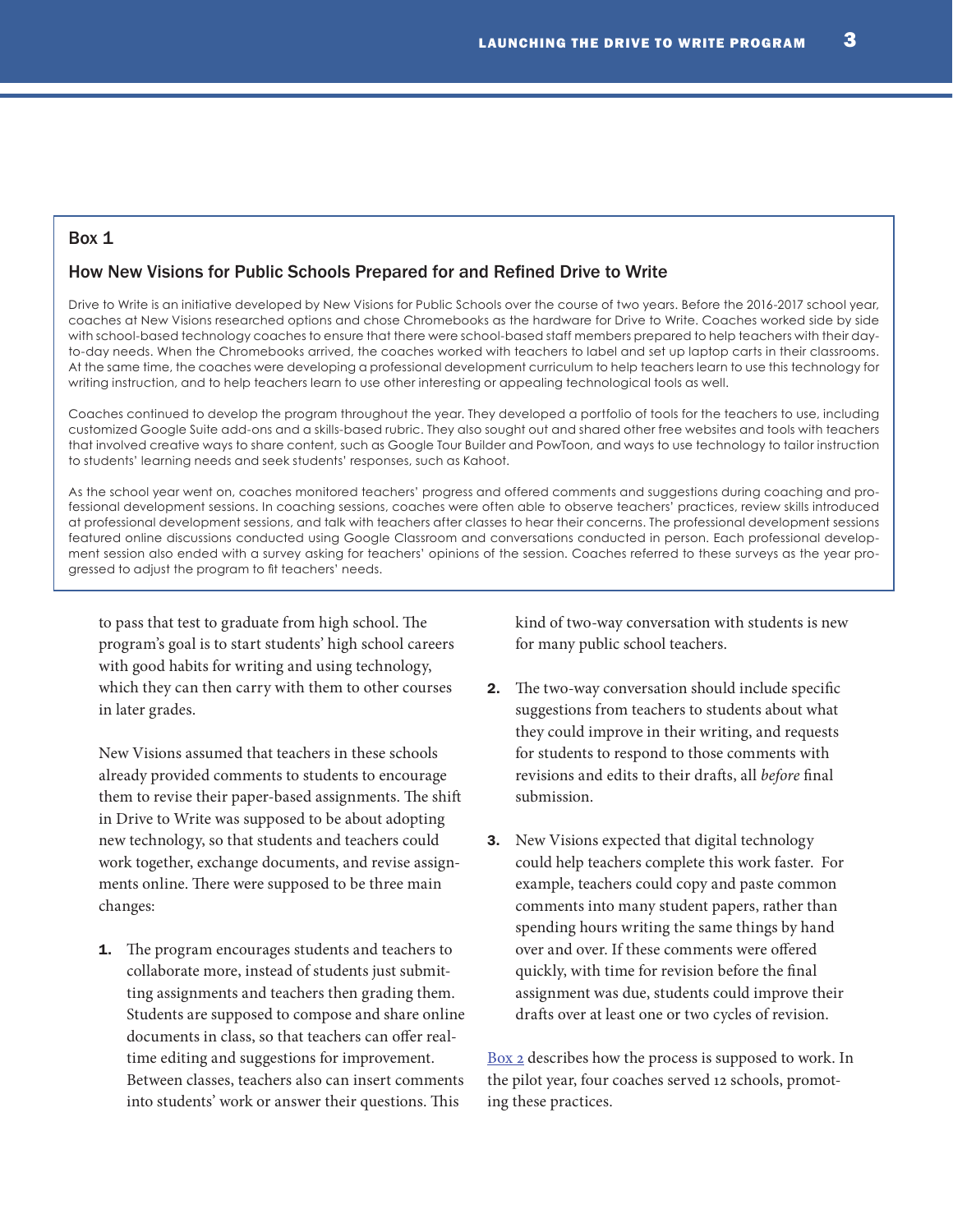## <span id="page-3-0"></span>Box 2

#### The Steps in a Drive to Write Assignment

- <span id="page-3-1"></span>1. The teacher distributes a Drive to Write assignment through Google Classroom (as shown in Figure 1). Students at different skill levels may get slightly different assignments.
- 2. The student composes his or her response in a Google Doc, ideally beginning during class time. The teacher can see and edit this document along the way.
- 3. The teacher comments on the document using the comments function (as shown in [Figure 2\)](#page-4-0), either during class writing time or after school.
- 4. The student responds to the teacher's comments and makes edits, either during class time or after school.
- 5. The student submits the final essay using Google Classroom.
- 6. The teacher uses Goobric, an online rubric on the Google platform, to grade the student's work directly within the document and to track students' scores centrally. The student can see the Goobric score and the teacher's comments in the Google Doc.

This whole process took some teachers just two days and others about a week.

## **[FIGURE 1](#page-3-1)**

#### Example Google Classroom Stream Showing Digital Assignment Distribution

| 17   |          |
|------|----------|
| DONE | NOT DONE |
|      |          |

SOURCE: New Visions for Public Schools.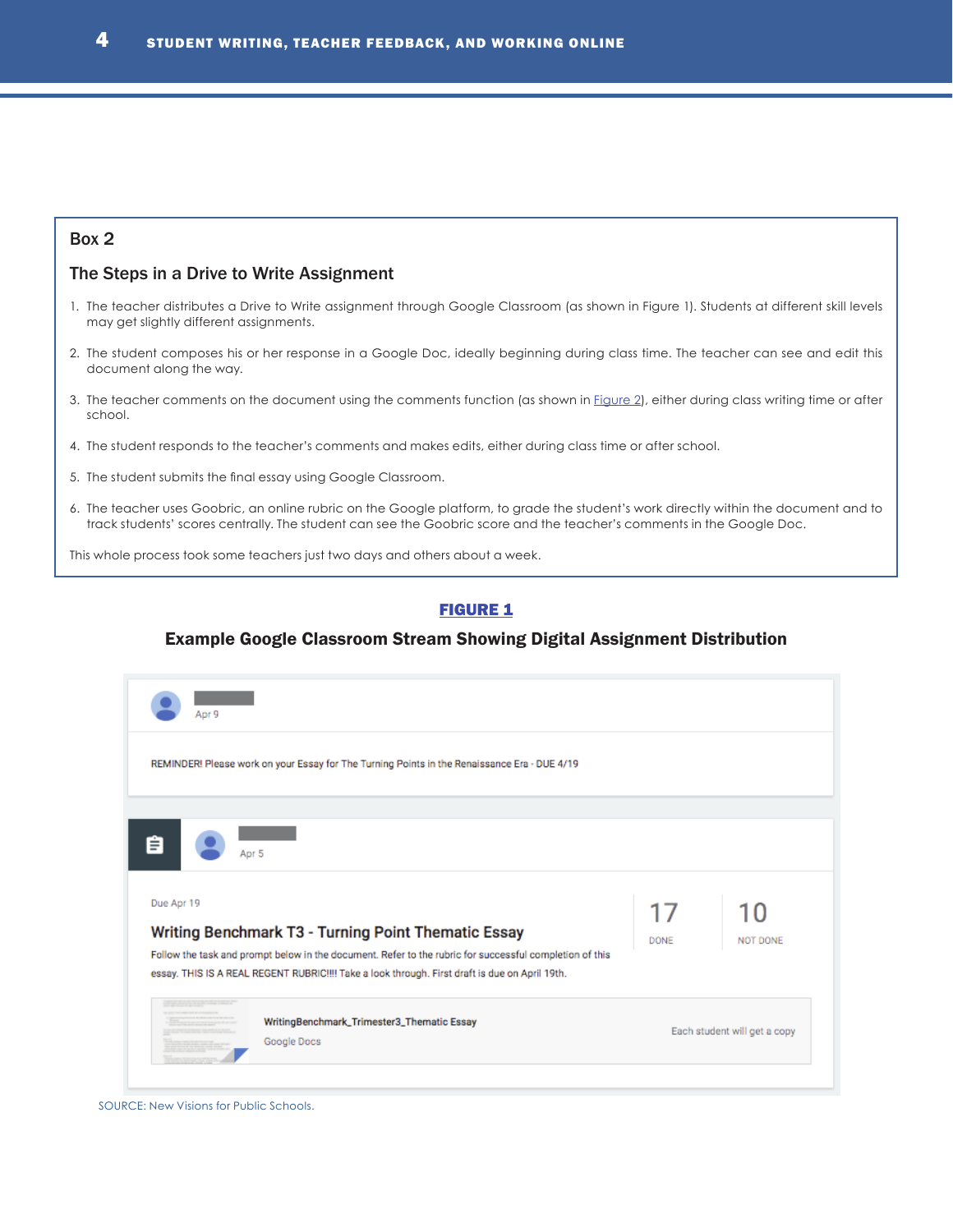#### FIGURE 2

#### Example Google Doc from a Student with Teacher Comments

Another turning point during the Renaissance was when the Black Plague occurred. So many individuals died and because of this people began to show an interest in science. More research was done and theories were made to why it killed so many. This caused an advance in science.

Two of the major turning points during the Renaissance had to do with both science and religion. Which both ironically are two very controversial topics.

SOURCE: New Visions for Public Schools.

# Design Meets the Real World of the Classroom

As mentioned earlier, the program was designed assuming that to some extent, Global History teachers already used some regular writing practices. The program also expected that teachers would want to have their students write more to prepare for the essay questions on the Regents exams.

The original vision, then, was first to train teachers to use the Google tools, then train them to use the tools to comment on student writing, and finally train them to use both tools and their Global History content to improve students' revision process. As one of the coaches said, "If you don't have your technology in place and you don't have a management system in place for the technology, everything else will crumble, no matter what you're doing."

Teachers did indeed soon see the benefit of including technology in their writing routines. In an open conversation with other teachers and coaches in the December 2016 professional development session, teachers cited a number of advantages. They said they could assign work ahead of class digitally, for example, so that students were ready to work as soon as they got to class. They could see students' edits over time and

hold students accountable for improving each draft of an assignment. They could give richer comments because they had to spend less time shuffling paper and handwriting those comments.

But it turned out that while some teachers were able to bring these pieces of Drive to Write into their classrooms, throughout the year many had trouble combining technology, writing, and commenting smoothly. In Ms. G's classroom in the pilot year, for example, it took a couple of weeks for laptops to arrive and work reliably, and then for students to get used to writing online. Similar delays happened in other schools as well, due to factors outside of the program. In addition, Ms. G and other teachers had a hard time incorporating writing and technology while still teaching all the material in the Global History curriculum and prepping students for the Regents exam.<sup>2</sup> It turned out to be harder than expected for both teachers and coaches to figure out how to blend content, technology, writing, and constructive criticism. Few programs like Drive to Write exist that coaches or teachers could copy.

<span id="page-4-0"></span>

<sup>2</sup> A passing score of 65 percent or higher on the Global History Regents exam is required for graduation from New York City Public Schools. As of 2012, this exam had one of the lowest pass rates of the Regents exams required for graduation, at 56 percent. See Evans, Gebeloff, and Scheinkman (2012); Office of P-12 Education, Curriculum and Instruction, New York State Education Department  $(2014).$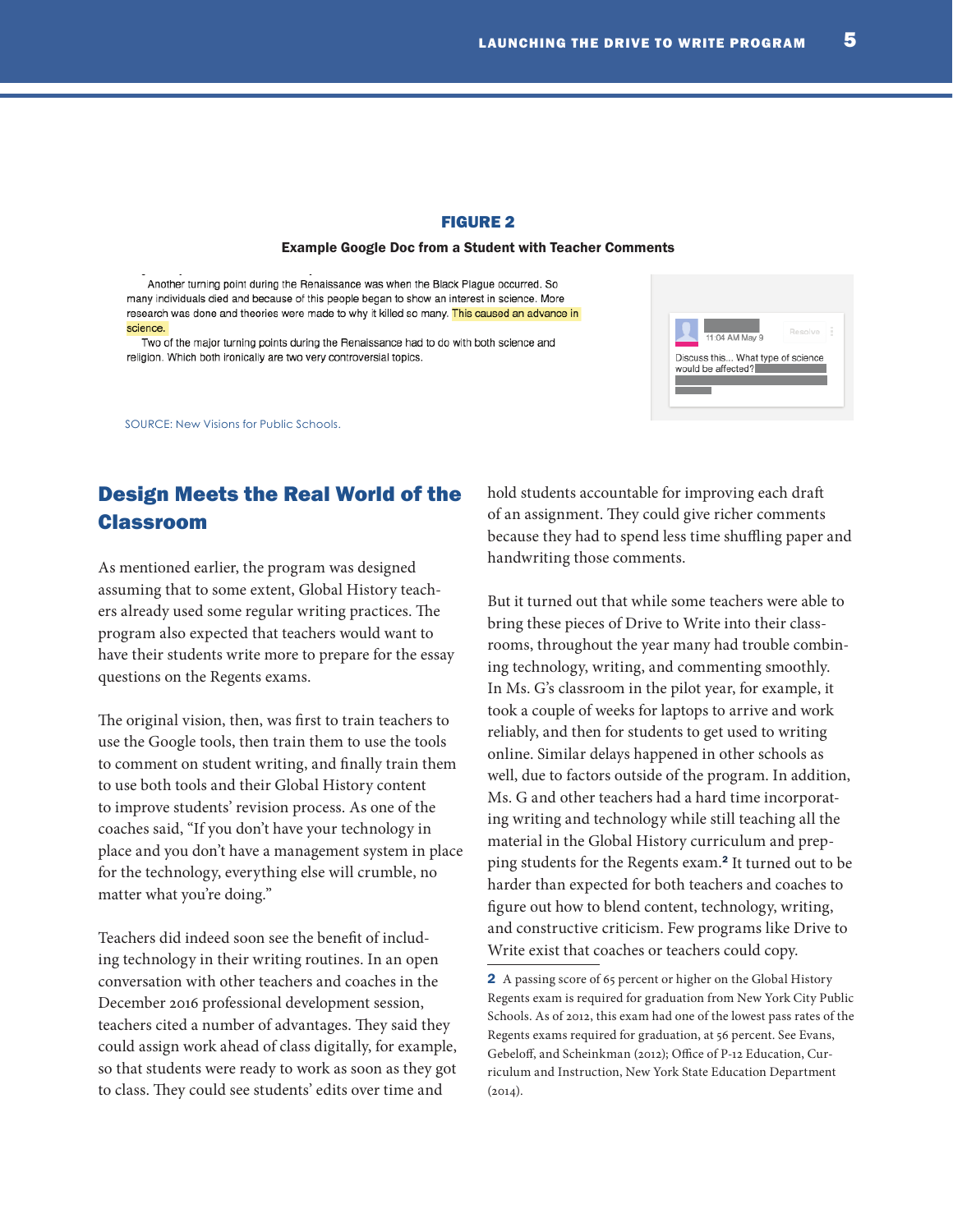In the November 2016 professional development session, coaches realized that the teachers needed more writing instruction techniques to use with their students, as most had never been trained as writing teachers. Coaches introduced approaches teachers could use to offer constructive criticism (including specific examples of comments),<sup>3</sup> but as one coach said:

*We had an incorrect assumption that our teachers had [learned] more writing pedagogy than they did.... Then when we were focusing on feedback, most of what we were seeing is comments from teachers based on content — "This content is wrong," "This content is incorrect" — and not really around ... thesis statements and transitions and basic writing.* 

Teachers also worried their students were not prepared to take on so much writing. One teacher said, "I try to meet the kids where they're at to either boost their skills or push them a little further." The coaches heard the same thing from teachers. One of them said, "[The] pushback that we had from teachers [was] ... 'You're not understanding where my students are in writing and their capabilities. I shouldn't ask my students to write this much in the beginning of the year.'" Some teachers were also used to saving their writing for the end of each unit — teaching content first and then distributing a writing assignment — which limited the opportunities for comments and revision.

Keeping the comments and revisions online during class time required a change of practice for both teachers and students. The day an MDRC researcher observed Ms. G's classroom, Ms. G and a coteacher were walking among the students to address their questions about the assignment and about how to organize their ideas. Students were supposed to be using the graphic organizer (as described on page 1) to organize their thoughts and then start drafting paragraphs on their own. Instead they were raising their hands to ask

questions after each step in using that graphic organizer. As a result, Ms. G could not be at her computer to offer written comments on assignments online as students were drafting or submitting them.

Drive to Write spreads the philosophy that all students can be writers. But the way the assignments were structured, there may not have been enough time for all students to practice their writing. A student has to work fast to draft, revise, and finalize an assignment in just a few days. For some classes, the writing assignments were structured to allow students to draft and revise paragraphs rather than full essays.

*TAKEAWAY: In order for technology to support certain teaching practices, teachers need guidance to master those practices first.*<sup>4</sup>

## Coaches Adjust

Around midyear, as coaches learned more about teachers' needs, Drive to Write coaches started to adjust the way they approached and organized professional development sessions. They started to emphasize more explicitly three beliefs that teachers did not always express on their own:

- 1. Global History teachers can be writing instructors.<sup>5</sup>
- 2. Student writing can improve.<sup>6</sup>
- 3. When teachers use constructive criticism and certain teaching techniques,7 and use technological tools to interact with students, they can help students improve their documents.

<sup>4</sup> Hess and Saxberg (2014).

<sup>5</sup> Shanahan and Shanahan (2008); Wineberg (1991).

<sup>6</sup> Hattie and Timperley (2007); Parr and Timperley (2010).

<sup>7</sup> Graham and Perin (2007a, 2007b); De La Paz and Graham (2002); Hillocks (1987).

<sup>3</sup> Mishra and Koehler (2006); Harris, Mishra, and Koehler (2009).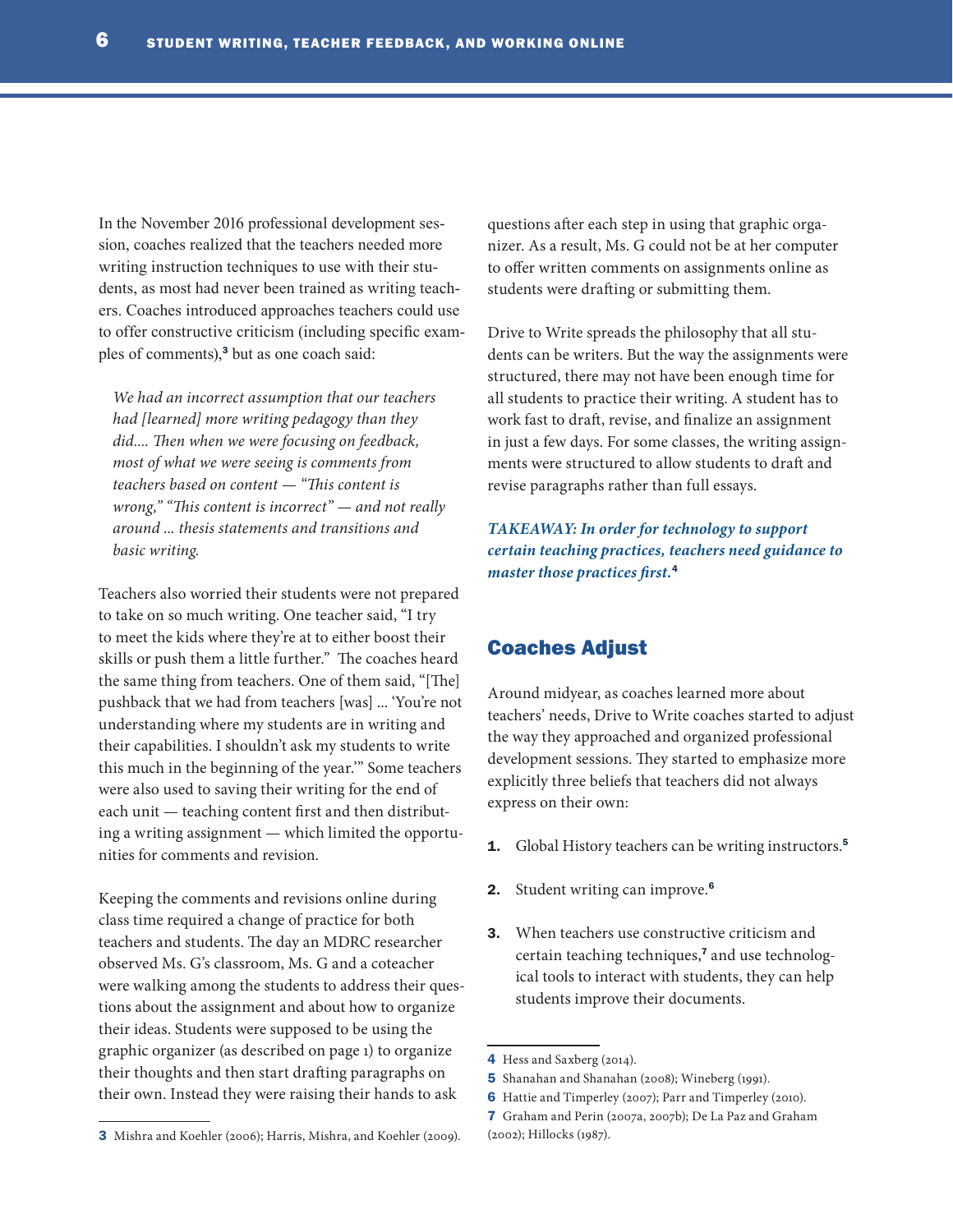That first point was a big one. Teachers needed to stop thinking of themselves only as history teachers and begin thinking of themselves as writers and writing instructors too. Practicing writing themselves in the professional development sessions helped them to see their students as writers who could improve.

On the second and third points, teachers also struggled to provide substantive comments about writing (as opposed to content, grammar, spelling, or punctuation). "It makes sense because they weren't taught and trained how to be writing teachers," one coach said. Even teachers confident in their own writing did not know how best to come up with constructive suggestions for their students. As one of them said, "It's more like the communication behind it.... [Students] ask, 'Well, how do I do that?' And I'm like, 'What do you mean, how do you do that?' I can't find the words to say, 'Oh, it's changing this topic sentence around.'"

So coaches introduced a rubric that shows a "ladder" of learning skills, to help teachers understand and track their students' progress.<sup>8</sup> Teachers were shown the example in **Figure 3** and were encouraged to create similar rubrics to address the skills they were emphasizing with their students.<sup>9</sup> These rubrics can help teachers deliver comments intended to foster specific writing and thinking skills throughout the revision process, and give coaches, teachers, and students a common language to talk about writing skills.

This rubric broke down the individual features in an argument essay for students, which gave some teachers more confidence in teaching writing and in grading. As one teacher said, "Some of [the students] will write

body paragraphs only and no introduction and conclusion and then I say, 'Well, there is no introduction and conclusion here. So you either have to add that or take points off.' And that's where the rubric comes in."

Drive to Write wanted teachers to help students learn higher-order writing skills, such as developing an argument. One of the stated end-of-year goals was to have students be "able to write a well-thought-out and interesting essay." Many teachers talked about writing structure in terms of sentences, paragraphs, and essays. They tried to build up students' writing skills slowly throughout the year. Some students were writing full essays by spring, while other classes were just starting to examine introductory paragraphs. To address teachers' concerns about students' basic writing abilities, and to highlight how a rubric can be helpful in offering specific constructive comments, the final Drive to Write professional development session of the school year in May was devoted almost entirely to sentence and paragraph writing.

In response to teachers' varied needs, coaches experimented with different content and tools. During their weekly one-on-one coaching meetings they addressed different things with different teachers — some had more trouble with technology, others had more trouble with classroom management (in which case coaches used their visits to join teachers in the classroom, helping students stay on task and get through the writing tasks). Over the course of the year, coaches themselves came to use different tools and different coaches adopted different approaches. For example, two of the coaches had intended to use online documents to record what they observed as strengths and areas for growth, but they found that it was hard to complete those documents while they were also helping out in the classroom. Sometimes these logs were shared with teachers and sometimes they were not. In the beginning of 2017, coaches created a tracker to help teachers set goals and track their progress, but one coach found

<sup>8</sup> This rubric was based partly on Bloom's Taxonomy. See Blooms Taxonomy.org (n.d.).

<sup>9</sup> That emphasis might shift from assignment to assignment. For example, a teacher might not expect to be able to observe all skills or all levels of a given skill in the same assignment. In the early months of teaching writing, a teacher might emphasize mechanics, starting to emphasize analysis only later.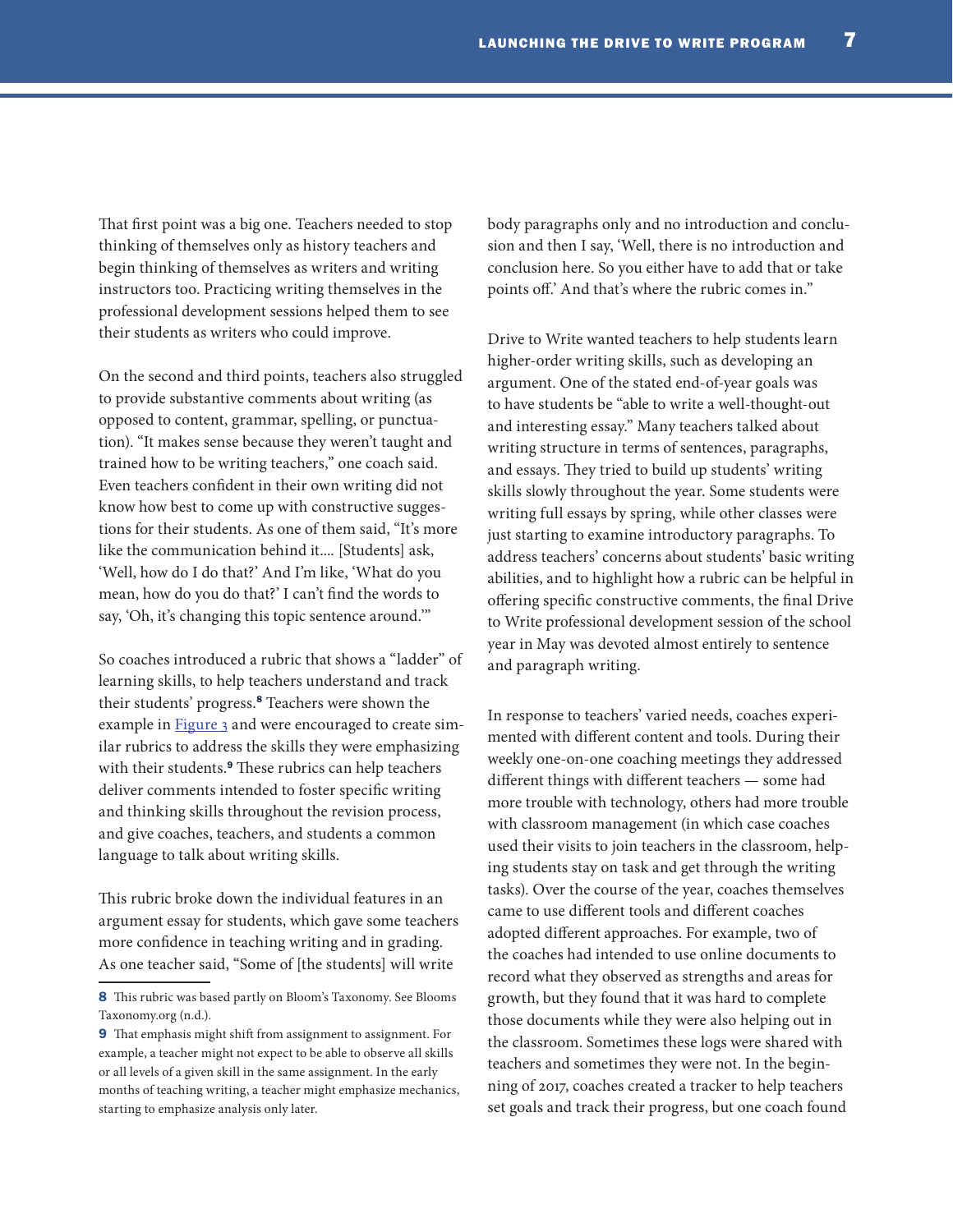#### <span id="page-7-0"></span>FIGURE 3

#### Example Rubric to Measure High School Student Writing Skill

|                                                                              |                                                                                         |                                                                           | Explains the signifi-<br>cance of the para-<br>graph's point to the<br>overall response. | <b>ANALYZES</b>                     |
|------------------------------------------------------------------------------|-----------------------------------------------------------------------------------------|---------------------------------------------------------------------------|------------------------------------------------------------------------------------------|-------------------------------------|
| Topic sentence contains<br>argument which links to<br>contention/claim.      | Develops the point/<br>theme identified in<br>the topic sentence to<br>further argument | <b>Embeds quotations</b><br>within own words and<br>the point being made. |                                                                                          | <b>APPLIES</b>                      |
|                                                                              | Presents supporting<br>sentences relevant to<br>the paragraph's main<br>idea.           | Inserts quotations from<br>the text(s) into para-<br>graph.               | Inserts quotations from<br>the text(s) into para-<br>graph.                              | <b>DESCRIBES</b>                    |
| Identifies the point/<br>theme of the para-<br>graph in topic sen-<br>tence. |                                                                                         | Places examples that<br>are relevant in para-<br>graph.                   |                                                                                          | <b>IDENTIFIES</b>                   |
| Insufficient evidence                                                        | Insufficient evidence                                                                   | Insufficient evidence                                                     | Insufficient evidence                                                                    |                                     |
| <b>Topic sentences</b>                                                       | <b>Supporting sentences</b>                                                             | <b>Textual evidence</b>                                                   | <b>Concluding sentences</b>                                                              | <b>TAXONOMY OF</b><br><b>SKILLS</b> |
|                                                                              |                                                                                         |                                                                           |                                                                                          |                                     |

SOURCE: New Visions for Public Schools.

NOTE: The arrow indicates that skills higher in the table are considered to be more advanced.

that found her teachers did not use the tracker and stopped using it herself shortly thereafter.

*TAKEAWAY: Coaches adapted their pacing and content for teachers, just as teachers need to adapt pacing and content for their students.* 

# Teachers Use Technology **Differently**

When the pilot year started, some teachers were more fluent with and open to technology than others. For example, at the start of the 2016-2017 year, more than half of them were already using online grading tools

(such as Skedula) or even Google Classroom. Some teachers went from being occasional to being regular users of online tools, while others remained light users throughout the year. As the year progressed, teachers who started by distributing and collecting paper-based assignments moved more and more toward distributing and collecting them online.

For example, Ms. G did not start using Google Classroom until a few months into the school year, but once she started, she used it every day. She liked that the online format gave students the chance to mark up and highlight documents before they started writing, to help organize their paragraphs. She said that the technology supported not only her organization as a teacher, but her students' writing processes too.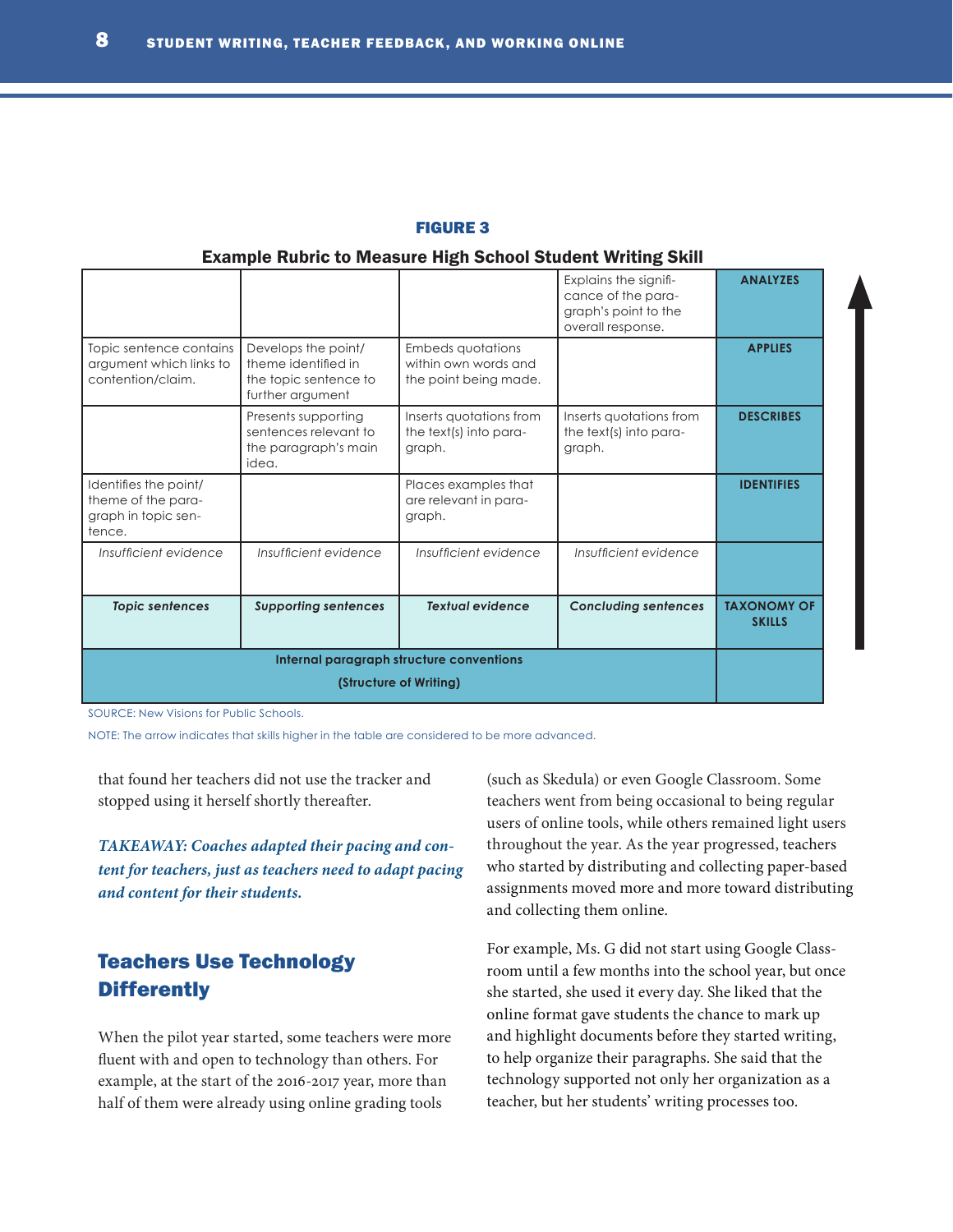Ideally, an assignment completed online in Drive to Write follows the steps described in Box 2. Teachers in the program schools followed this process to different degrees. All 16 of the teachers participating in the program reported on a survey that they used Google Classroom at least occasionally. But to make comparisons among teachers it is useful to consider the final assignment of the year, which was scheduled to take place at a similar time in most classes. Only 10 of the 16 teachers (63 percent) used Google Classroom to distribute that final writing assignment, which suggests that online distribution still had not become part of day-today practice for all of them, or that they might not even have had time in the school year to give the assignment at all. Some teachers used Google Classroom for some of their history sections, but not all.

Of the 51 class sections taught by program teachers, Google Classroom was used for the final program assignment in 32 (63 percent); of those 32 sections, teachers returned rubrics with the final assignment in only 16. Students in the remaining sections did not receive structured comments with their final grades. Even when teachers did provide comments or rubrics, they did not necessarily do so for all students. The fact that even at the end of the year the online assignment and commenting tools were being used so little shows how hard it can be to integrate technology and writing instruction.

[Figure 4](#page-9-0) shows that even among teachers who used Google Classroom for that final assignment, there was a great deal of unintended variation in the percentages of students who got comments or edits from either a teacher or a peer. The differences among teachers are not necessarily explained by differences in class size. Although comments were usually delivered within two days of the initial assignment, it is not clear whether all students revised their writing based on those comments. These results suggest that students with different teachers might have had quite different experiences, and that there was not necessarily a standard approach

for providing comments.

By the end of the year, though, most teachers noticed a change in their practice that they could attribute to Drive to Write. Teachers were asked to reflect on their changes in writing, and 12 teachers responded, representing eight schools. Seven teachers wrote that Drive to Write brought them to focus more on writing instruction, constructive comments, and student revision, and five said that they were using technology more and had transitioned to a "digital classroom." Several teachers also noticed that students were writing better and more, and had become more comfortable with technology.

*TAKEAWAY: After a year of coaching and professional development, not all teachers in the program were using the online tools to teach writing in the same ways, but all teachers reported incorporating more writing or technology.* 

## The Challenge of Teachers' Time

Whether or not they are contending with a new program, high school teachers often have trouble finding time to plan lessons, meet different students' learning needs, and grade all students' work. Adding new technology and more attention to writing to these routines involves even more time. New Visions tried to make it as easy as possible for teachers to learn these new skills by offering coaching, technological tools, and curricular resources.

Online tools did make teachers think differently about organizing classroom lessons and delivering comments on writing. But the tools did not necessarily save all teachers time. In fact, throughout the year teachers consistently said that they had too little time. Even tech-savvy teachers need time to learn new tools and to figure out how to incorporate them into their existing work.10 New Visions tried to anticipate these time concerns by providing support to help teachers incorporate

<sup>10</sup> Hutchison and Reinking (2011).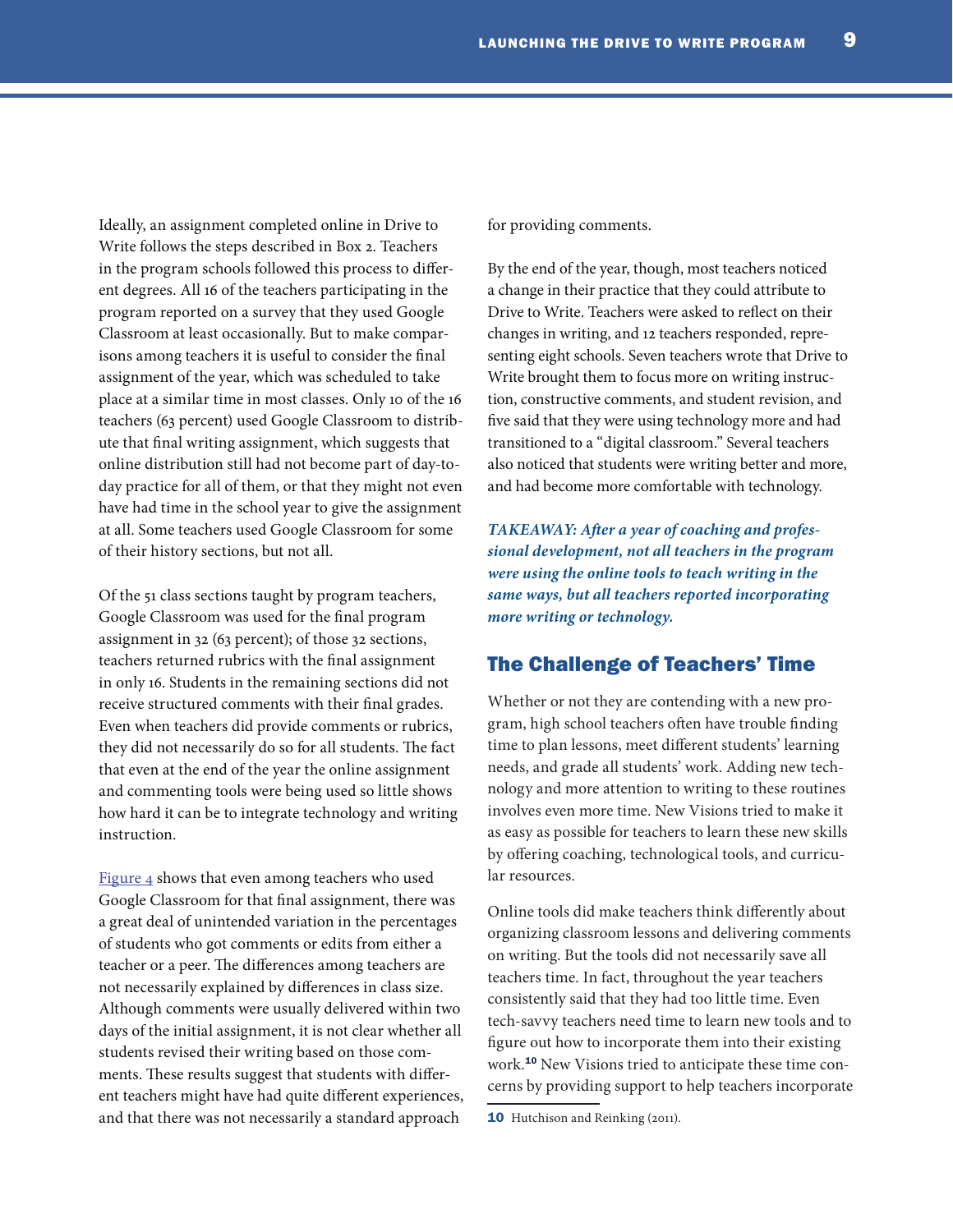#### <span id="page-9-0"></span>FIGURE 4

Percentage of Students Who Received Comments and the Numbers of Comments They Received from Teachers and Peers on the May 2017 Drive to Write Assignment, by Teacher



SOURCE: Data collected by New Visions for Public Schools from Google Classroom

NOTES: The percentages shown in this figure are among those teachers who administered the May 2017 Drive to Write assignment using Google Classroom. Data for an additional 6 teachers are not shown in this table because they did not distribute the assignment.

<sup>a</sup>This statistic represents the number of comments and replies to those comments by peers and teachers that each student received, as well as edits made by teachers, averaged across all of a teacher's course sections.

the new technology into their routines.

Drive to Write works best if teachers provide timely comments and grades, and doing so quickly proved difficult for teachers. Two teachers from the same school noted that providing comments on writing, especially "individualized feedback," required a major investment

of time. A Drive to Write teacher from another school described her overall workload as "absolutely crazy." Yet another said she had fallen behind on grading because of the workload. The timing of this assignment coincided with other end-of-year projects, which may have limited teachers' time for online distribution. It was new for some teachers to provide substantive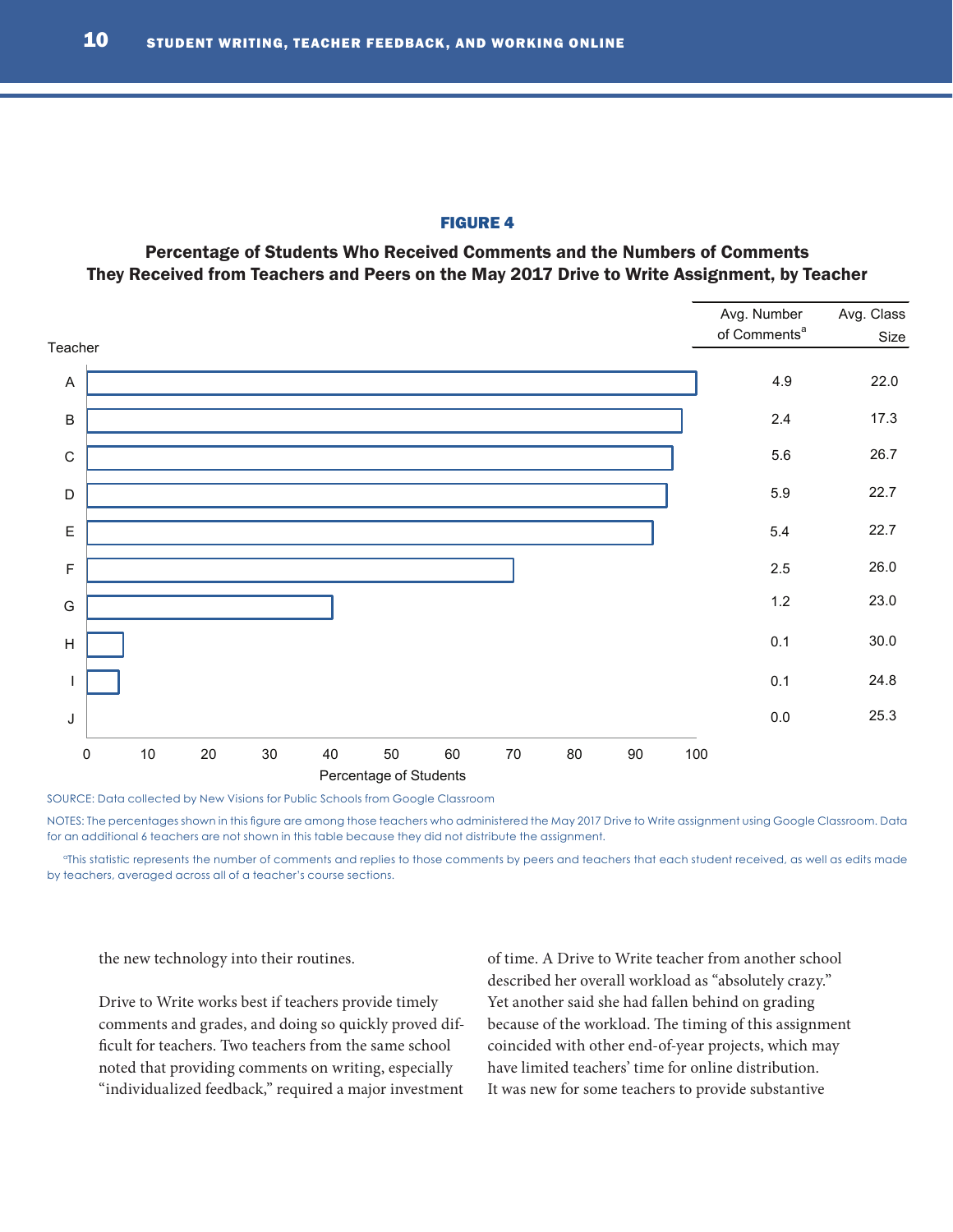comments and suggested changes for each student, and doing so online was an additional new expectation on top of that. While learning these skills of their own, it took more time for teachers to identify the skills students needed to develop, to help them work on those skills to improve their drafts, and then to grade all of the assignments.

Many teachers also needed help with basic issues like charging the laptops and giving students time to return them at the end of class. Some schools only received laptops a couple of months after classes started. The logistical challenges also affected how fast classes got through their material, according to one teacher: "I'm finding that it takes a little longer to get through certain things.... The technology has slowed me down a little." (The teacher did feel capable of adjusting "to improve pacing for next time.") Even in March teachers were still figuring out how to leave time for the logistics of laptops.

In addition, it took time before teachers were ready to use in class the skills they learned in professional development sessions. For example, teachers learned about optional tools such as Doctopus and Goobric (the online rubric format) in a January 2017 session. Coaching logs and interviews showed that many teachers did not feel ready to use those tools until March, perhaps because they were optional.

Some teachers, like Ms. G, ended up falling behind on the Global History lesson plan. Once that happened, Ms. G focused on catching up on the Global History content — which delayed when she could adopt all of the technology and thus the Drive to Write plan for giving students comments online.

*TAKEAWAY: As with any new initiative, an integrated technology program like Drive to Write demands time and energy from teachers. Its collaborative approach means teachers need to interact with students intensively.* 

# Drive to Write Versus Business as Usual

The research team examined how much contrast there was between Drive to Write and usual teaching practice. To make the comparison as strong as possible, MDRC used a randomized controlled trial design. Thanks to random assignment, program and comparison schools were not different from each other at the start of the 2016-2017 school year in a statistically significant way. For example, in both groups the average attendance rates were about 88 percent, the average eighth-grade English scores were 2.1 out of 4, and about 21 percent of students had Individualized Education Programs.<sup>11</sup>

Generally, by the spring of 2017, the end of the pilot year, program and comparison school teachers reported similar approaches to writing instruction and supporting students, and similar perceptions of student needs related to writing. (During the pilot year, survey and outcome data came from some but not all schools or students, so these results are merely suggestive. Below, the brief describes data to be collected during the evaluation year.)

Google's G Suite is available for free, and comparison group teachers who responded to a program survey or participated in an interview reported at least occasionally using some of its tools. Comparison teachers also reported at least some access to laptops. Some teachers said they had laptop carts in their classrooms, just like Drive to Write teachers did. Drive to Write teachers did say they used technology for commenting and grading more often than comparison teachers.

Teachers at comparison schools said that they, too, offered students constructive criticism and gave them

11 Individualized Education Programs are education plans for students with disabilities who are eligible for special education.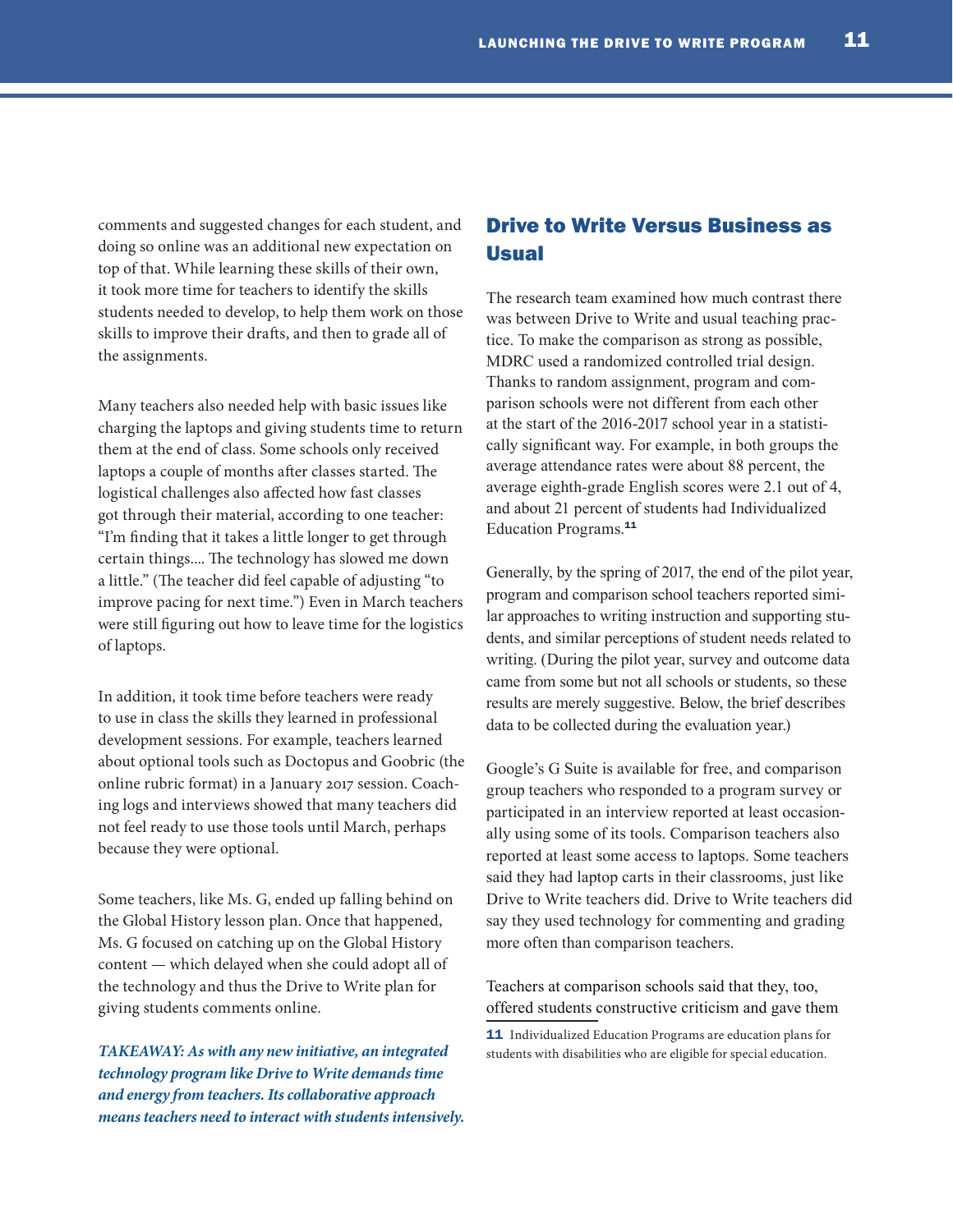chances to revise their writing. Their comments sometimes highlighted areas that were done well and areas for improvement. One teacher noted that she was trying to keep her comments "focused on the guts of the writing." Several of them said that they used grading rubrics to guide their comments on bigger, end-ofunit assignments, but did not always discuss them on smaller, day-to-day assignments; comparison school teachers also did not mention using skills-based rubrics or more fine-grained skills assessments like the ones in Drive to Write.

In the evaluation year, the research team will collect data to document more specifically the ways the program and comparison schools use technology, how often they use technology, the writing instruction techniques they use, and the way they integrate writing and technology, to capture more nuance than is possible in the current brief. See  $\frac{Box 3}{}$  for more detail on plans for the evaluation.

*TAKEAWAY: Many teachers use technology to some extent, and many offer constructive criticism on writing. But the average teacher may not use technology as often or as intensively as Drive to Write teachers, and their comments may not focus as closely on specific skills.* 

## Plans for the Evaluation Year

New Visions used the pilot year to figure out in what order it should introduce ideas to teachers, to track teachers' needs, and to develop resources and tools related to writing and technology that could help teachers. Because of the needs New Visions discovered and addressed in the pilot year, the evaluation year of the program will include clearer timelines, tasks, and milestones. For example, in the pilot year teachers said that they wanted a clearer sense of what was expected of them at different times, so coaches are providing a calendar that includes all Drive to Write activities and

Global History content and that describes how to build students' skills.

As discussed above, in the second year coaches are also putting increased emphasis on writing instruction itself, using technology to facilitate that instruction. As one coach said:

*[In Year 1] we were looking at … the way that technology can aid in feedback and revision and peer review, and that was sort of our arc, looking at it under a technology umbrella. Really now, what we've done is make technology a more minor part of the arc and the umbrella is really writing instruction: the skills, the feedback and revision cycle, the peer review.* 

Drive to Write is now specifying that the four preset writing assignments should occur online in a four-day "writing workshop," which should include a cycle for comments and revision before the student turns in an assignment and receives a grade. Teachers will use an expanded version of the rubric introduced in the spring of 2017 (the one in Figure 3); the expanded rubric now assesses 19 writing skills in five main categories. Rubric scores will be tracked with an online tool developed by New Visions that will help teachers see their students' progress and remaining gaps. Teachers will have the chance to give their students more pointed comments and suggest next steps for revision — all integrated into online assignments. In this second year, teachers' comments will initially focus on sentence-level revisions, which research shows are easier for students than revisions related to an entire assignment.<sup>12</sup> Over the course of the year, the plan is for teachers to offer broader and broader recommendations for revisions.

MDRC will use many kinds of data to analyze Drive to Write's implementation and effectiveness and the extent to which Drive to Write strengthens instruction.

<sup>12</sup> Flower and Hayes (1981); Butler and Britt (2011).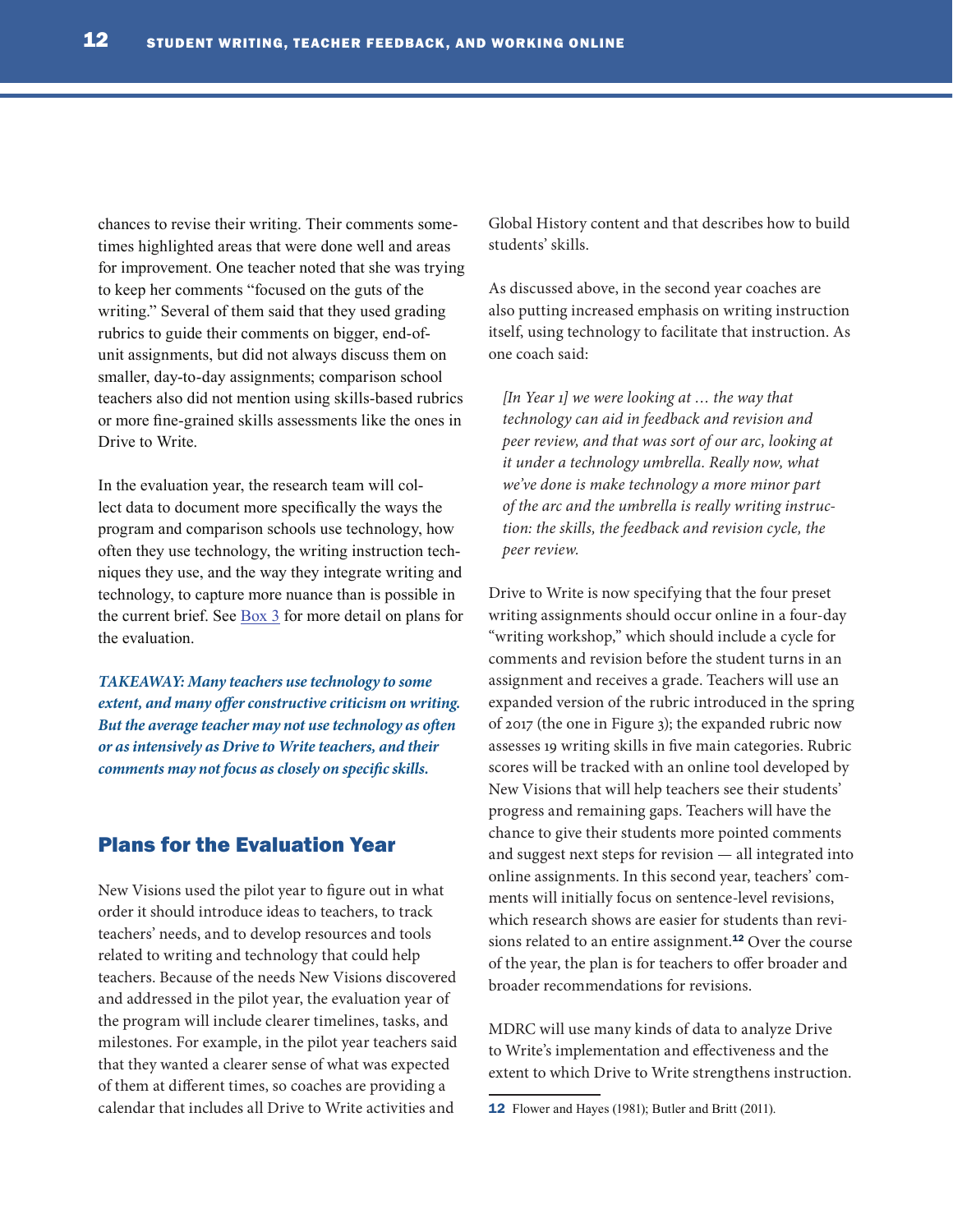## Box 3

#### How the Drive to Write Evaluation Will Unfold

The U.S. Department of Education's [Office of Investing in Innovation](https://innovation.ed.gov/what-we-do/innovation/investing-in-innovation-i3/) awarded New Visions a development grant in late 2015, with MDRC as the evaluator. In early 2016 the two organizations designed a plan to roll out Drive to Write that included recruiting 24 schools with a ninth-grade Global History curriculum in place. These schools included large high schools, small schools, and two charter schools, with 32 teachers total.\* MDRC randomly assigned 12 schools to receive Drive to Write and 12 to continue with business as usual.

The 2016-2017 school year was the pilot year. The Drive to Write program was launched then with the expectation that it would evolve and some elements would be refined. The following year (2017-2018) the full program should be in place, and MDRC will evaluate how well it is operating and the impact or change related to it.

For the evaluation year, the team will collect data from 23 schools and 30 teachers, including data on how teachers are putting Drive to Write into practice, how students are using its technology, and how students perform on a year-end test. In the pilot year, MDRC worked closely with New Visions to decide on aspects of Drive to Write implementation for the evaluation year — how much should be spelled out about the program's details and how to connect the program's goals with the professional development coaches were giving teachers. During the pilot year, MDRC also observed classrooms and surveyed some teachers in program and comparison schools, and analyzed the Drive to Write professional development surveys and coaching logs to figure out how the program might be improved.† In the role of evaluator, MDRC drew attention to the need to distinguish Drive to Write services from what the comparison schools already use or implement. This working relationship will continue during the evaluation year.

\* For random assignment purposes the 24 schools in the pilot year were divided into four blocks defined by past student performance on the state Global History Regents exam.

† MDRC also interviewed a subsample of teachers in the pilot year, and coded interviews using themes that corresponded to the program's design. MDRC interviewed three of four coaches, and coded interviews according to their job description and the program's design. In addition, MDRC will use professional development surveys and coaching logs as data sources for the evaluation year.

The research team will use coaching logs and observe professional development sessions to assess coaching practices and to determine where teachers need support. MDRC will attempt to study how teachers use data from the rubric and whether teachers use those data to address different students' needs. Data from Google's G Suite will show how often and how much teachers comment on students' work, and how many chances students have for revisions. Interviews in some schools and surveys in all schools will reveal teachers' experiences with writing and technology, as well as students' experiences in the classroom and feelings about writing. Interviews with coaches also will shape the story of how Drive to Write worked in practice.

For the main measure of impact, MDRC will see whether Drive to Write ninth-grade students perform better at the end of the year on an in-class writing test than comparison students do. The test consists of an essay question similar to the Global History Regents exam. (Ninth-graders do not take the Regents exam until tenth grade, so the team chose this measure to get results more quickly.) In late 2018, MDRC will release results from the evaluation year and insights about ways to help teachers use technology to improve student writing. As one of the few evaluations that has been conducted of an integrated writing and technology program, this study should offer valuable insights into the effort involved in combining these approaches and on its potential for impact.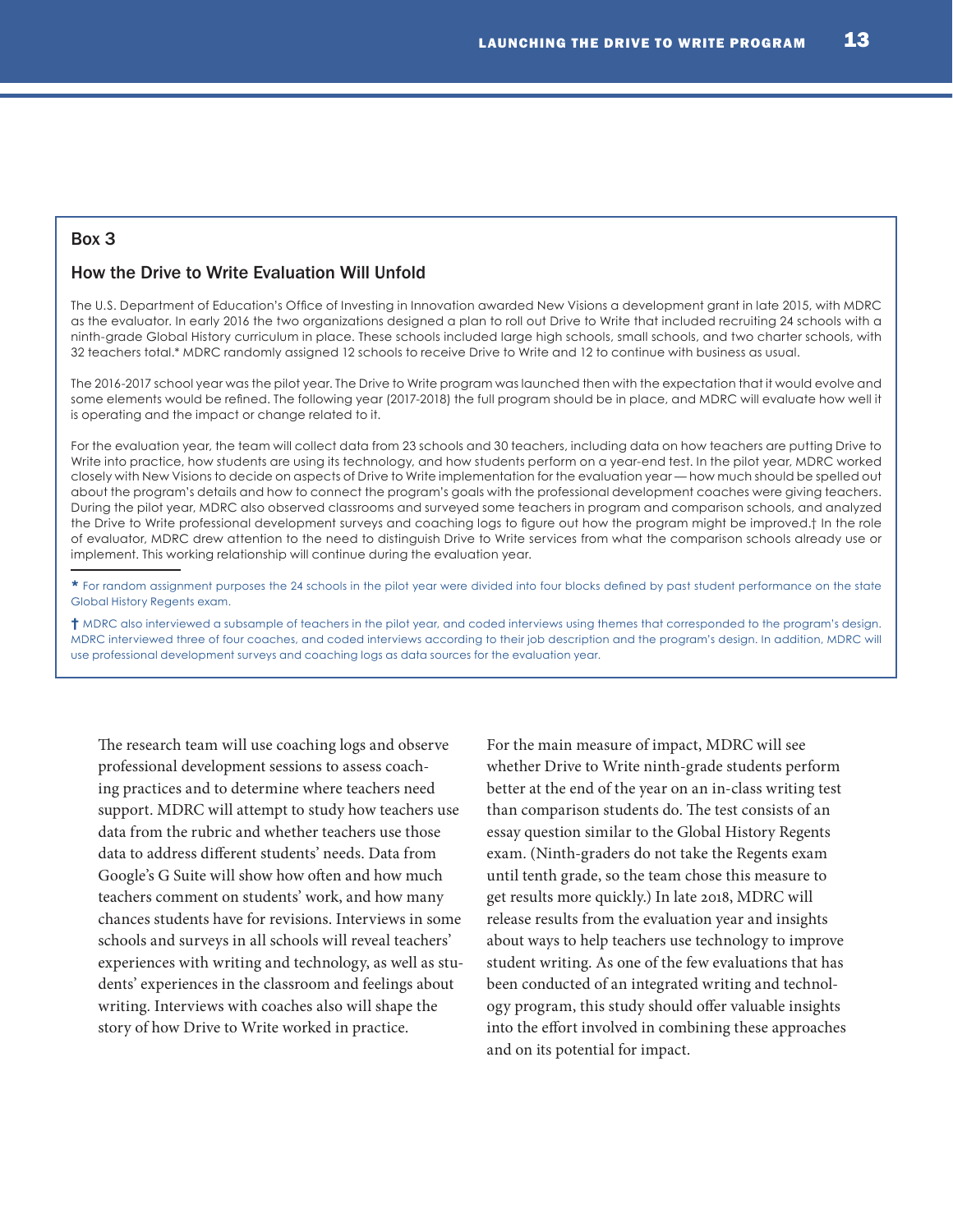## References

- BloomsTaxonomy.org. n.d. "Bloom's Taxonomy.org Featuring the Work of Dr. Benjamin Bloom and Howard Gardner." Website: www.bloomstaxonomy.org. Accessed on October 31, 2017.
- Butler, Jodie A., and M. Anne Britt. 2011. "Investigating Instruction for Improving Revision of Argumentative Essays." *Written Communication* 28, 1: 70-96.
- Corrin, William, James J. Lindsay, Marie-Andrée Somers, Nathan E. Myers, Corbin V. Myers, Christopher A. Condon, and Janell K. Smith. 2013. *Evaluation of the Content Literacy Continuum: Report on the Program Impacts, Program Fidelity, and Contrast*. New York: MDRC.
- De La Paz, Susan, and Steve Graham. 2002. "Explicitly Teaching Strategies, Skills, and Knowledge: Writing Instruction in Middle School Classrooms." *Journal of Educational Psychology* 94, 4: 687-698.
- Evans, Tyson, Robert Gebeloff, and Andrei Scheinkman. 2012. "New York School Test Scores: New York City." New York Times (August 14). Website: www.nytimes. com/interactive/projects/new-york-schools-test-scores/ new-york-city.
- Flower, Linda, and John R. Hayes. 1981. "A Cognitive Process Theory of Writing." *College Composition and Communication* 32, 4: 365-387.
- Graham, Steve, and Dolores Perin. 2007a. "A Meta-Analysis of Writing Instruction for Adolescent Students." *Journal of Educational Psychology* 99, 3: 445-476.
- Graham, Steve, and Dolores Perin. 2007b. *Writing Next: Effective Strategies to Improve Writing of Adolescents in Middle and High Schools — A Report to the Carnegie Corporation of New York*. Washington, DC: Alliance for Excellent Education.
- Harris, Judith, Punya Mishra, and Matthew Koehler. 2009. "Teachers' Technological Pedagogical Content Knowledge and Learning Activity Types: Curriculum-Based Technology Integration Reframed." *Journal of Research on Technology in Education* 41, 4: 393-416.
- Hattie, John, and Helen Timperley. 2007. "The Power of Feedback." *Review of Educational Research* 77, 1: 81-112.
- Hess, Frederick M., and Bror V.M. Saxberg. 2014. *Breakthrough Leadership in the Digital Age: Using Learning Science to Reboot Schooling*. Thousand Oaks, CA: Corwin.
- Hillocks, George, Jr. 1987. "Synthesis of Research on Teaching Writing." *Educational Leadership* 44, 8: 71-82.
- Hutchison, Amy, and David Reinking. 2011. "Teachers' Perceptions of Integrating Information and Communication Technologies Into Literacy Instruction: A National Survey in the United States." *Reading Research Quarterly* 46, 4: 312-333.
- Mishra, Punya, and Matthew J. Koehler. 2006. "Technological Pedagogical Content Knowledge: A Framework for Teacher Knowledge." *Teachers College Record* 108, 6: 1,017-1,054.
- Office of P-12 Education, Curriculum and Instruction, New York State Education Department. 2014. "General Education and Diploma Requirements: Commencement Level (Grades 9-12)." Website: www.p12.nysed.gov/ciai/ gradreq/revisedgradreq3column.pdf.
- Parr, Judy M., and Helen S. Timperley. 2010. "Feedback to Writing, Assessment for Teaching and Learning and Student Progress." *Assessing Writing* 15: 68-85.
- Shanahan, Timothy, and Cynthia Shanahan. 2008. "Teaching Disciplinary Literacy to Adolescents: Rethinking Content-Area Literacy." *Harvard Educational Review* 78, 1: 40-59.
- Wineburg, Samuel S. 1991. "On the Reading of Historical Texts: Notes on the Breach Between School and the Academy." *American Educational Research Journal* 28, 3: 495-519.